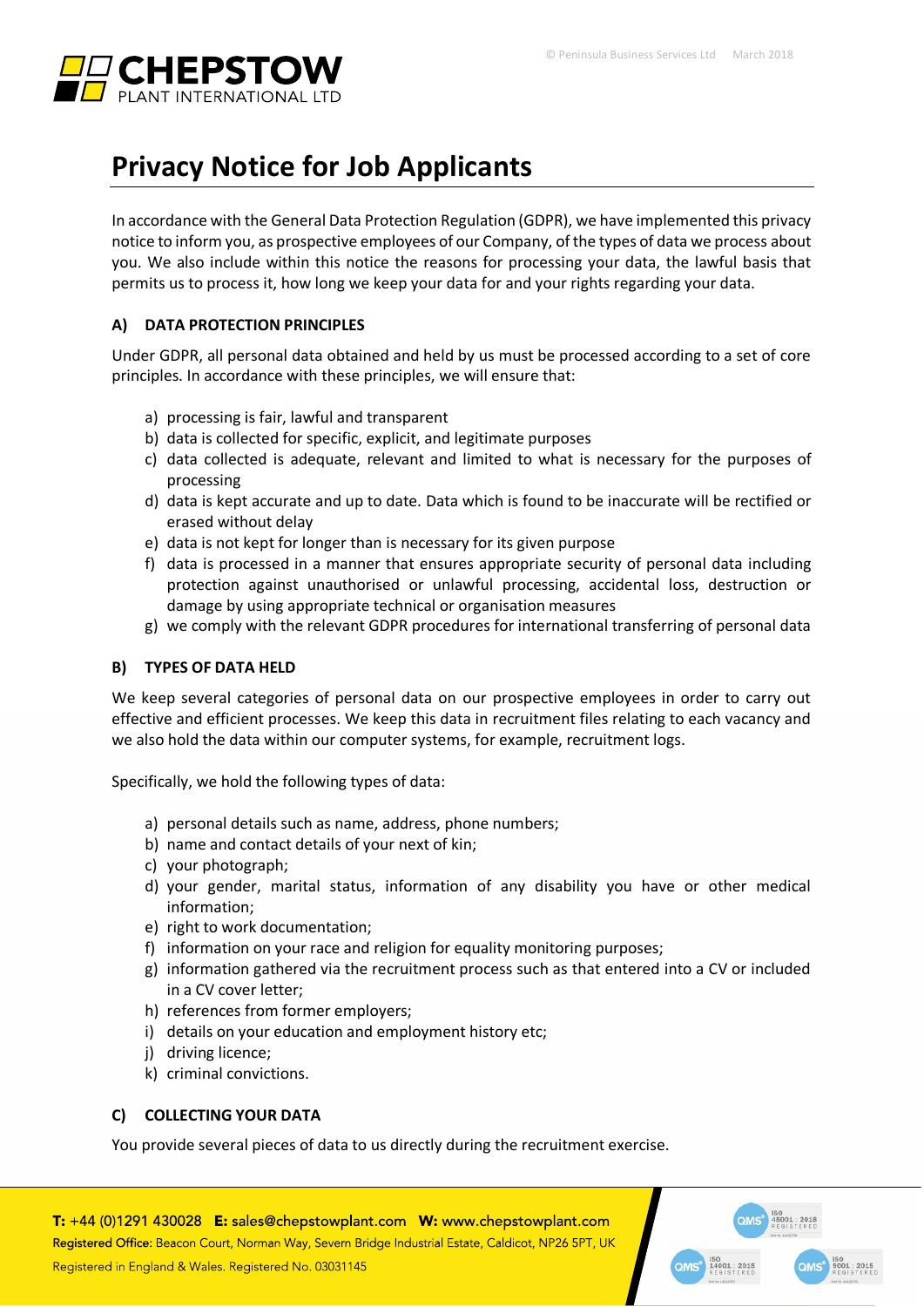

In some cases, we will collect data about you from third parties, such as employment agencies, former employers when gathering references or credit reference agencies.

Should you be successful in your job application, we will gather further information from you, for example, your bank details and next of kin details, once your employment begins.

# **D) LAWFUL BASIS FOR PROCESSING**

The law on data protection allows us to process your data for certain reasons only.

The information below categorises the types of data processing we undertake and the lawful basis we rely on.

| <b>Activity requiring your data</b>              | <b>Lawful basis</b>      |
|--------------------------------------------------|--------------------------|
| Carrying out checks in relation to your right to | Legal obligation         |
| work in the UK                                   |                          |
| Making reasonable adjustments for disabled       | Legal obligation         |
| employees                                        |                          |
| Making recruitment decisions in relation to both | Our legitimate interests |
| initial and subsequent employment<br>e.g.        |                          |
| promotion                                        |                          |
| Making decisions about salary and other          | Our legitimate interests |
| benefits                                         |                          |
| Making decisions about contractual benefits to   | Our legitimate interests |
| provide to you                                   |                          |
| Assessing training needs                         | Our legitimate interests |
| Dealing with legal claims made against us        | Our legitimate interests |
| Preventing fraud                                 | Our legitimate interests |

## **E) SPECIAL CATEGORIES OF DATA**

Special categories of data are data relating to your:

- a) health
- b) sex life
- c) sexual orientation
- d) race
- e) ethnic origin
- f) political opinion
- g) religion
- h) trade union membership
- i) genetic and biometric data.

We carry out processing activities using special category data:

- a) for the purposes of equal opportunities monitoring
- b) to determine reasonable adjustments

Most commonly, we will process special categories of data when the following applies:

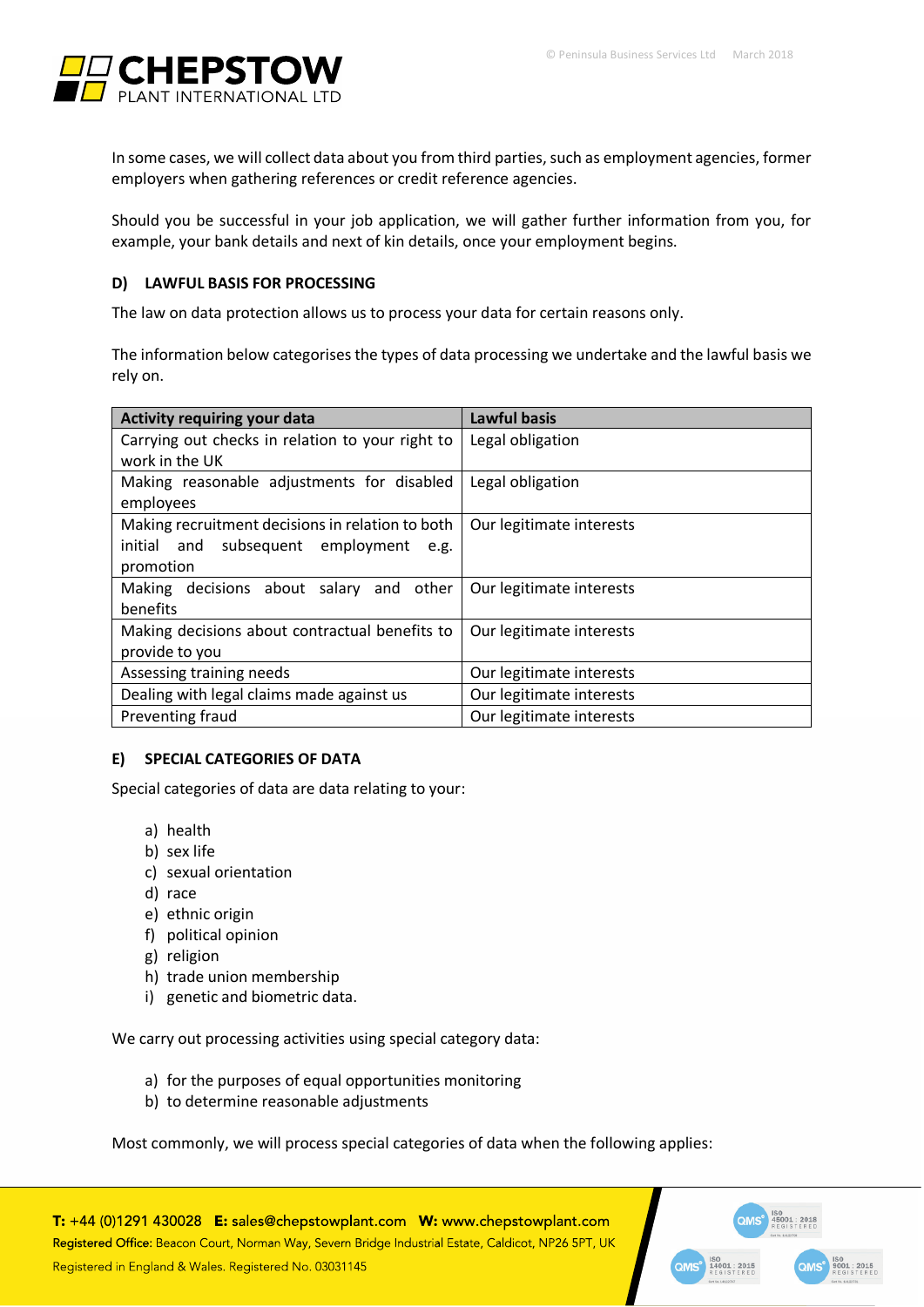

- a) you have given explicit consent to the processing
- b) we must process the data in order to carry out our legal obligations
- c) we must process data for reasons of substantial public interest
- d) you have already made the data public.

#### **F) FAILURE TO PROVIDE DATA**

Your failure to provide us with data may mean that we are unable to fulfil our requirements for entering into a contract of employment with you. This could include being unable to offer you employment, or administer contractual benefits.

#### **G) CRIMINAL CONVICTION DATA**

We will only collect criminal conviction data where it is appropriate given the nature of your role and where the law permits us. This data will usually be collected at the recruitment stage, however, may also be collected during your employment. We use criminal conviction data to determine your suitability, or your continued suitability for the role. We rely on the lawful basis of legitimate interests of the business to process this data.

#### **H) WHO WE SHARE YOUR DATA WITH**

Employees within our company who have responsibility for recruitment will have access to your data which is relevant to their function. All employees with such responsibility have been trained in ensuring data is processing in line with GDPR.

Data is shared with third parties for the following reason:

a) the recruitment process.

We may also share your data with third parties as part of a Company sale or restructure, or for other reasons to comply with a legal obligation upon us. We have a data processing agreement in place with such third parties to ensure data is not compromised. Third parties must implement appropriate technical and organisational measures to ensure the security of your data.

We do not share your data with bodies outside of the European Economic Area.

## **I) PROTECTING YOUR DATA**

We are aware of the requirement to ensure your data is protected against accidental loss or disclosure, destruction and abuse. We have implemented processes to guard against such.

#### **J) RETENTION PERIODS**

We only keep your data for as long as we need it for, which, in relation to unsuccessful candidates, is six months to a year.

If your application is not successful and we have not sought consent or you have not provided consent upon our request to keep your data for the purpose of future suitable job vacancies, we will keep your data for six months once the recruitment exercise ends.

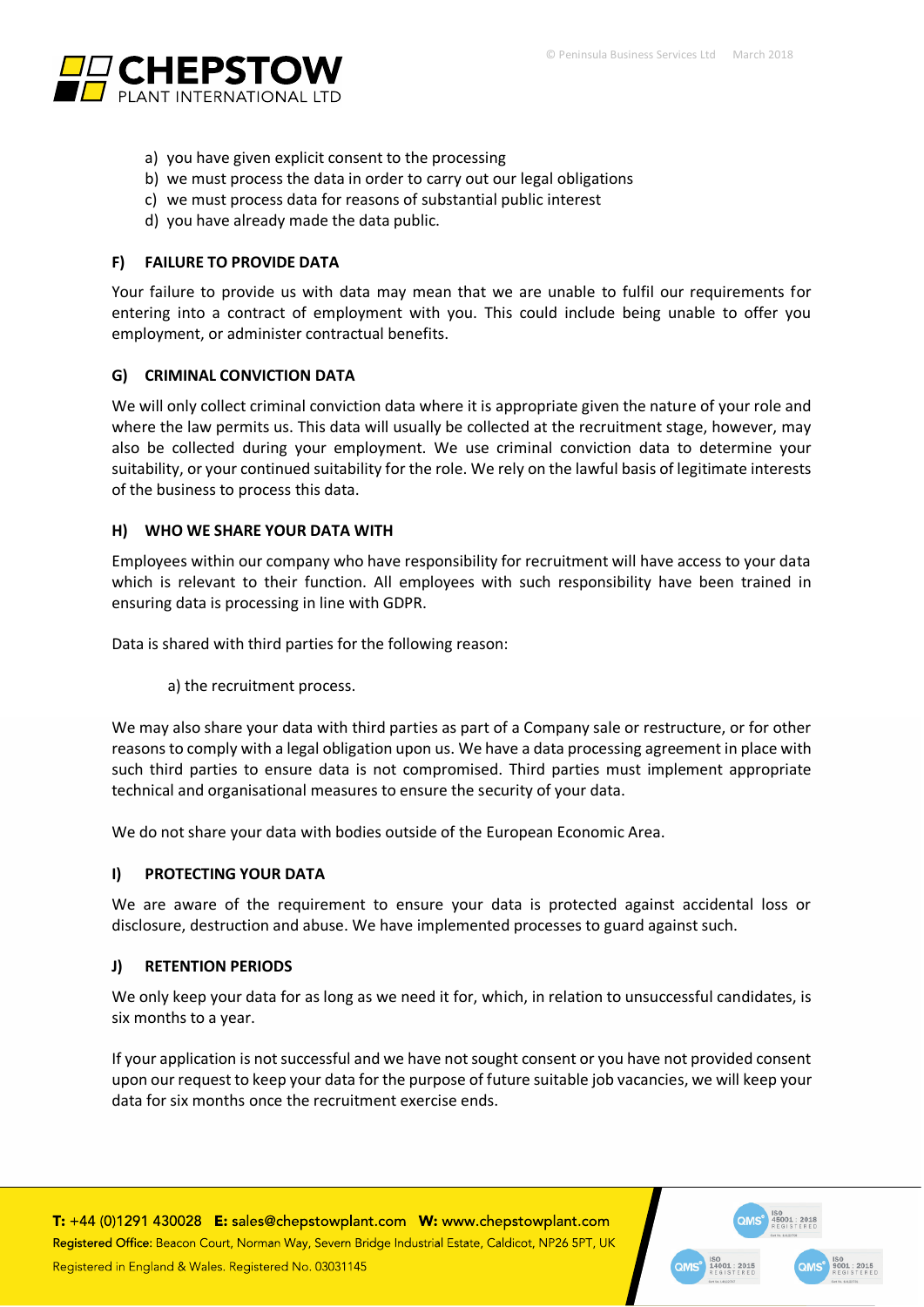

If we have sought your consent to keep your data on file for future job vacancies, and you have provided consent, we will keep your data for nine months once the recruitment exercise ends. At the end of this period, we will delete or destroy your data, unless you have already withdrawn your consent to our processing of your data in which case it will be deleted or destroyed upon your withdrawal of consent.

Where you have provided consent to our use of your data, you also have the right to withdraw that consent at any time. This means that we will stop processing your data and there will be no consequences of withdrawing consent.

If your application is successful, your data will be kept and transferred to the systems we administer for employees. We have a separate privacy notice for employees, which will be provided to you.

# **K) AUTOMATED DECISION MAKING**

Automated decision making means making decision about you using no human involvement e.g. using computerised filtering equipment. No decision will be made about you solely on the basis of automated decision making (where a decision is taken about you using an electronic system without human involvement) which has a significant impact on you.

# **L) YOUR RIGHTS**

You have the following rights in relation to the personal data we hold on you:

- a) the right to be informed about the data we hold on you and what we do with it;
- b) the right of access to the data we hold on you. We operate a separate Subject Access Request policy and all such requests will be dealt with accordingly;
- c) the right for any inaccuracies in the data we hold on you, however they come to light, to be corrected. This is also known as 'rectification';
- d) the right to have data deleted in certain circumstances. This is also known as 'erasure';
- e) the right to restrict the processing of the data;
- f) the right to transfer the data we hold on you to another party. This is also known as 'portability';
- g) the right to object to the inclusion of any information;
- h) the right to regulate any automated decision-making and profiling of personal data.

In addition to the above rights, you also have the unrestricted right to withdraw consent, that you have previously provided, to our processing of your data at any time. Withdrawing your consent means that we will stop processing the data that you had previously given us consent to use. There will be no consequences for withdrawing your consent. However, in some cases, we may continue to use the data where so permitted by having a legitimate reason for doing so.

If you wish to exercise any of the rights explained above, please contact Jane Hayward, HR Manager.

## **M) MAKING A COMPLAINT**

If you think your data rights have been breached, you are able to raise a complaint with the Information Commissioner (ICO). You can contact the ICO at Information Commissioner's Office, Wycliffe House, Water Lane, Wilmslow, Cheshire SK9 5AF or by telephone on 0303 123 1113 (local rate) or 01625 545 745.